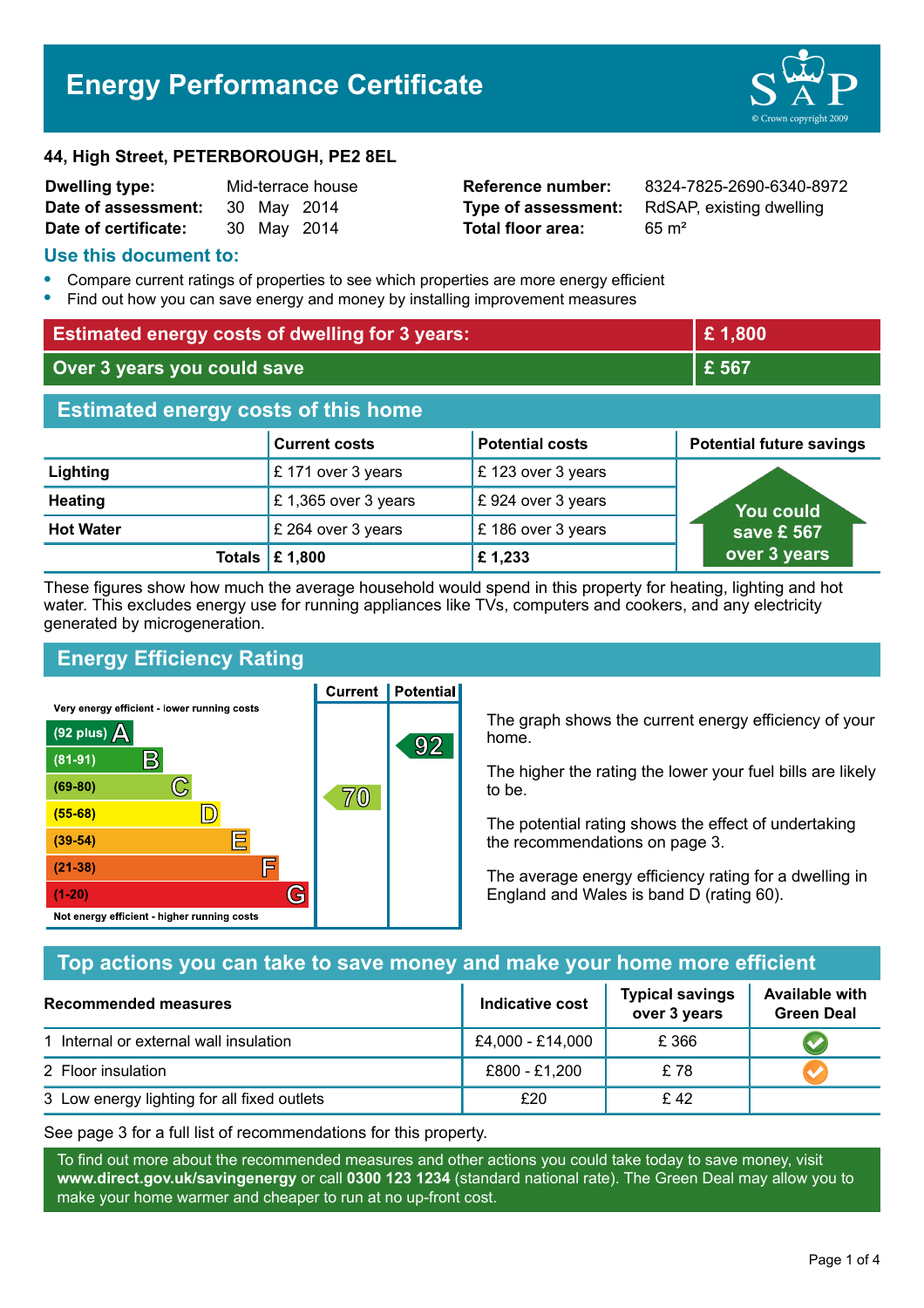## **Summary of this home's energy performance related features**

| <b>Element</b>        | <b>Description</b>                             | <b>Energy Efficiency</b> |
|-----------------------|------------------------------------------------|--------------------------|
| Walls                 | Solid brick, as built, no insulation (assumed) | *****                    |
| Roof                  | Pitched, 250 mm loft insulation                | ★★★★☆                    |
| Floor                 | Solid, no insulation (assumed)                 |                          |
| Windows               | Fully double glazed                            | ★★★★☆                    |
| Main heating          | Boiler and radiators, mains gas                | ★★★★☆                    |
| Main heating controls | Programmer, room thermostat and TRVs           | ★★★★☆                    |
| Secondary heating     | None                                           |                          |
| Hot water             | From main system                               | ★★★★☆                    |
| Lighting              | Low energy lighting in 60% of fixed outlets    | ★★★★☆                    |

Current primary energy use per square metre of floor area: 190 kWh/m² per year

The assessment does not take into consideration the physical condition of any element. 'Assumed' means that the insulation could not be inspected and an assumption has been made in the methodology based on age and type of construction.

#### **Low and zero carbon energy sources**

Low and zero carbon energy sources are sources of energy that release either very little or no carbon dioxide into the atmosphere when they are used. Installing these sources may help reduce energy bills as well as cutting carbon. There are none provided for this home.

# **Opportunity to benefit from a Green Deal on this property**

The Green Deal may enable owners and occupiers to make improvements to their property to make it more energy efficient. Under a Green Deal, the cost of the improvements is repaid over time via a credit agreement. Repayments are made through a charge added to the electricity bill for the property. To see which improvements are recommended for this property, please turn to page 3. You can choose which improvements you want to install and ask for a quote from an authorised Green Deal provider. They will organise installation by an authorised Green Deal installer. If you move home, the responsibility for paying the Green Deal charge under the credit agreement passes to the new electricity bill payer.

For householders in receipt of income-related benefits, additional help may be available.

To find out more, visit **www.direct.gov.uk/savingenergy** or call **0300 123 1234**.

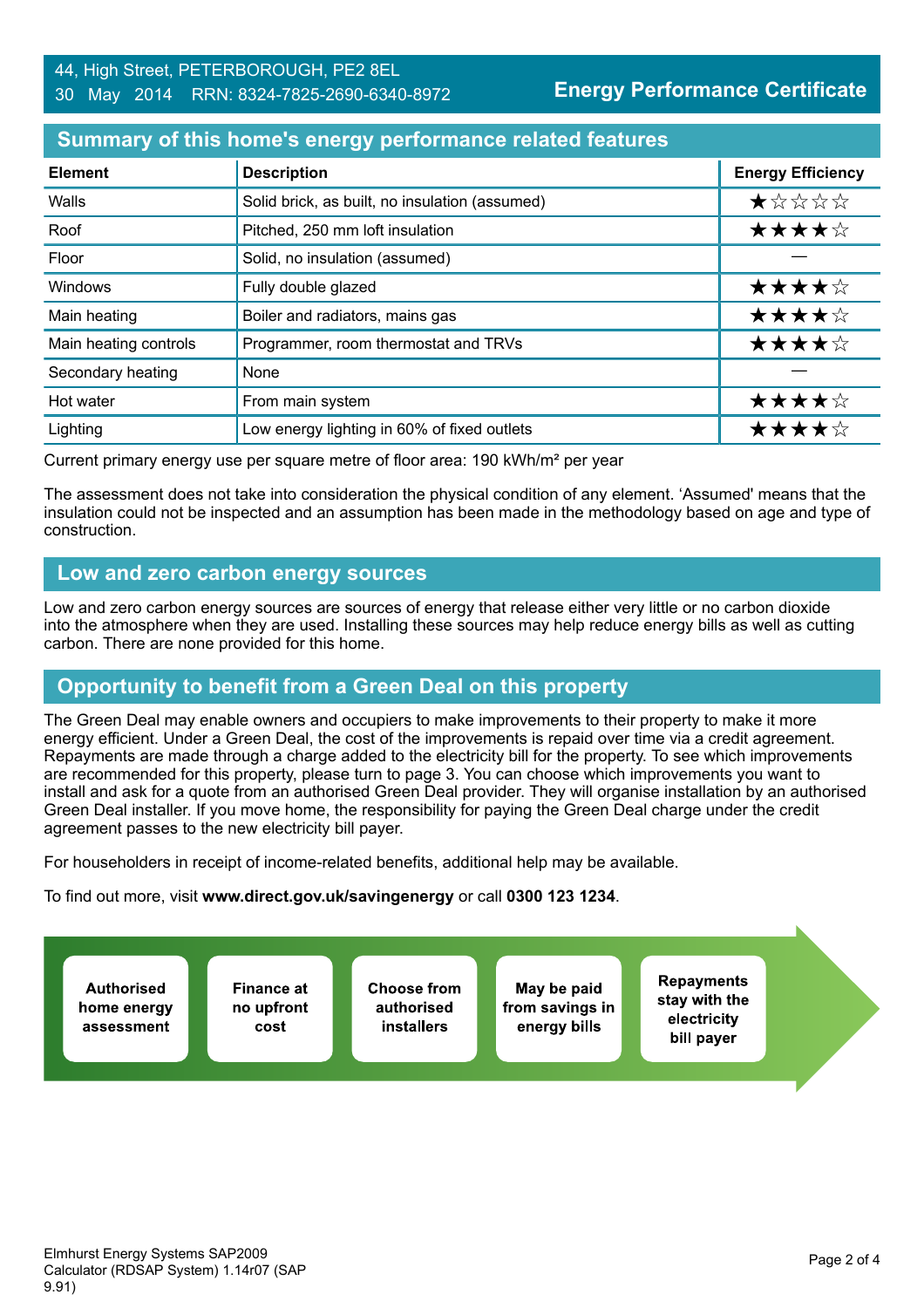#### 44, High Street, PETERBOROUGH, PE2 8EL 30 May 2014 RRN: 8324-7825-2690-6340-8972

## **Recommendations**

The measures below will improve the energy performance of your dwelling. The performance ratings after improvements listed below are cumulative; that is, they assume the improvements have been installed in the order that they appear in the table. Further information about the recommended measures and other simple actions you could take today to save money is available at **www.direct.gov.uk/savingenergy**. Before installing measures, you should make sure you have secured the appropriate permissions, where necessary. Such permissions might include permission from your landlord (if you are a tenant) or approval under Building Regulations for certain types of work.

Measures with a green tick are likely to be fully financed through the Green Deal since the cost of the measures should be covered by the energy they save. Additional support may be available for homes where solid wall insulation is recommended. If you want to take up measures with an orange tick  $\bullet$ , be aware you may need to contribute some payment up-front.

| <b>Recommended measures</b>               | <b>Indicative cost</b> | <b>Typical savings</b><br>per year | <b>Rating after</b><br>improvement | <b>Green Deal</b><br>finance |
|-------------------------------------------|------------------------|------------------------------------|------------------------------------|------------------------------|
| Internal or external wall insulation      | £4,000 - £14,000       | £122                               | C76                                |                              |
| Floor insulation                          | £800 - £1,200          | £ 26                               | C77                                |                              |
| Low energy lighting for all fixed outlets | £20                    | £ 14                               | C78                                |                              |
| Solar water heating                       | £4,000 - £6,000        | £27                                | C79                                |                              |
| Solar photovoltaic panels, 2.5 kWp        | £9,000 - £14,000       | £ 253                              | <b>B91</b>                         |                              |
| Wind turbine                              | £1,500 - £4,000        | £ 20                               | A92                                |                              |

## **Choosing the right package**

Visit **www.epcadviser.direct.gov.uk**, our online tool which uses information from this EPC to show you how to save money on your fuel bills. You can use this tool to personalise your Green Deal package.

| Public services all in one place |
|----------------------------------|

| <b>Green Deal package</b>            | Typical annual savings |
|--------------------------------------|------------------------|
| Internal or external wall insulation | Total savings of £122  |
| Electricity/gas/other fuel savings   | f0 / f122 / f0         |

You could finance this package of measures under the Green Deal. It could **save you £122 a year** in energy costs, based on typical energy use. Some or all of this saving would be recouped through the charge on your bill.

**Contract Contract**